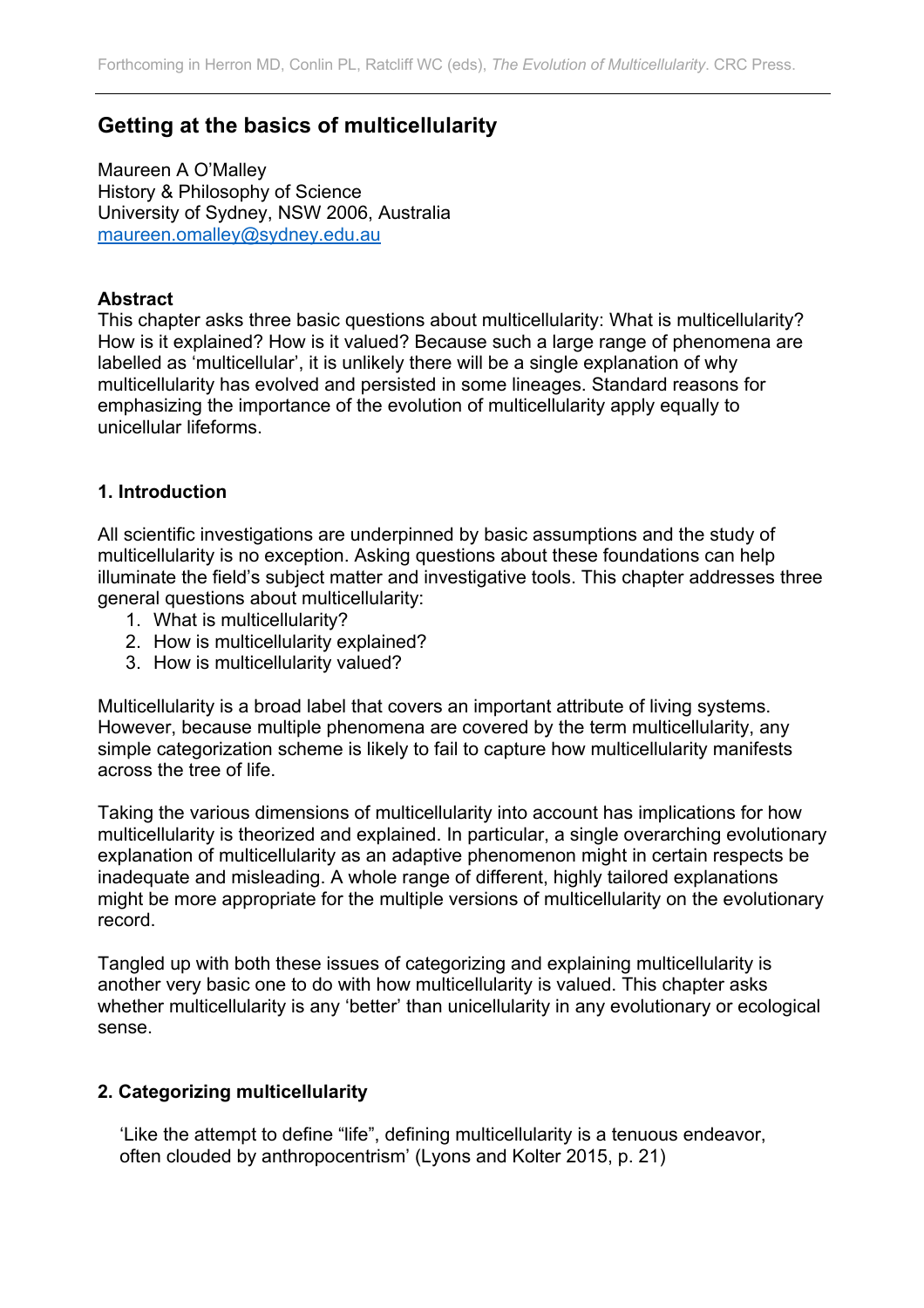The diversity of origins and forms of multicellularity across the domains of life is wellrecognized (e.g., Parfrey and Lahr 2013). Multicellularity is often characterized as a 'repeated invention' and thus an instance of convergent evolution (Rokas 2008, p. 472; Szathmáry 2015). However, there are numerous cross-cutting distinctions made about multicellularity that show it to be a multi-faceted phenomenon: clonal versus aggregative, simple versus complex, obligatory versus facultative, environmentally versus internally driven.

### **1.1 Clonal versus aggregative multicellularity**

A fundamental way of categorizing extant multicellularity is to divide it into 'aggregative' and 'clonal' forms (e.g., Grosberg and Strathmann 2007). The former reproduce separately but cluster together by various means; the latter arise from a series of dividing cells that remain closely connected and may differentiate into further cell types after additional division.

Clonal multicellularity is well-known in animals, plants, algae and fungi, but it also occurs in microbes, which are normally defined as unicellular. Cyanobacteria form filaments, some with differentiated cell types, by not separating completely after cell division (Schirrmeister et al. 2011; Claesson et al. 2014). *Streptomyces* and many other actinobacteria also form differentiated multicellular bodies, but via coenocytes that form hyphal networks and eventually culminate in spore production (Barka et al. 2016; Claesson et al. 2014). *Zoothamnium*, an aquatic ciliate, forms large branching colonies with a common stalk formed from a syncytial fusion of cells (Clamp and Williams 2006). Some amoeboid organisms also use coenocytic and syncytial multicellular structures from which they eventually release amoebal progeny (e.g., *Ichthyosporea*, *Syssomonas*). And although magnetotactic bacteria are usually referred to as 'aggregates', some of them undergo synchronized cloning to replicate as hollow spherical assemblies (Abreu et al. 2014), as do their non-magnetotactic multicellular relatives (LeFèvre et al. 2010).

Aggregative forms of multicellularity with cell differentiation are seen in the fruiting body phenotypes of organisms such *Dictyostelium*, the ciliate *Sorogena*, and a number of other eukaryotic groups (Schilde and Schaap 2013; Kaiser 2003; Brown et al. 2012). Many aggregatively multicellular eukaryotes do not carry out everyday activities of feeding and movement in their differentiated multicellular states, which are primarily formations for collective spore dispersal (Cavalier-Smith 2017). In Bacteria, myxobacteria and *Bacillus subtilis* are the classic exemplars of multicellularity (Kroos 2007). Other bacterial taxa also form multicellular structures by aggregative means (e.g., *Salmonella*, *Escherichia coli, Proteus mirabilis*) and some of them feature differentiation in cell types (e.g., *Pseudomonas aeruginosa*, and the bacterial symbionts of tubeworms in hydrothermal vents – see Hinzke et al. 2021). In Archaea, several methanogens form tight aggregations, in which unicellular dispersals lead to new aggregative formations (Robinson et al. 1985; Kern et al. 2015). The lifecycles of these apparently obligatory aggregations dictate individual cellular morphologies.

# **1.2 Complex versus simple multicellularity**

Another way of distinguishing forms of multicellularity is to place each instance of it on a gradient of complexity. This is often estimated by numbers of cell types (e.g., Rokas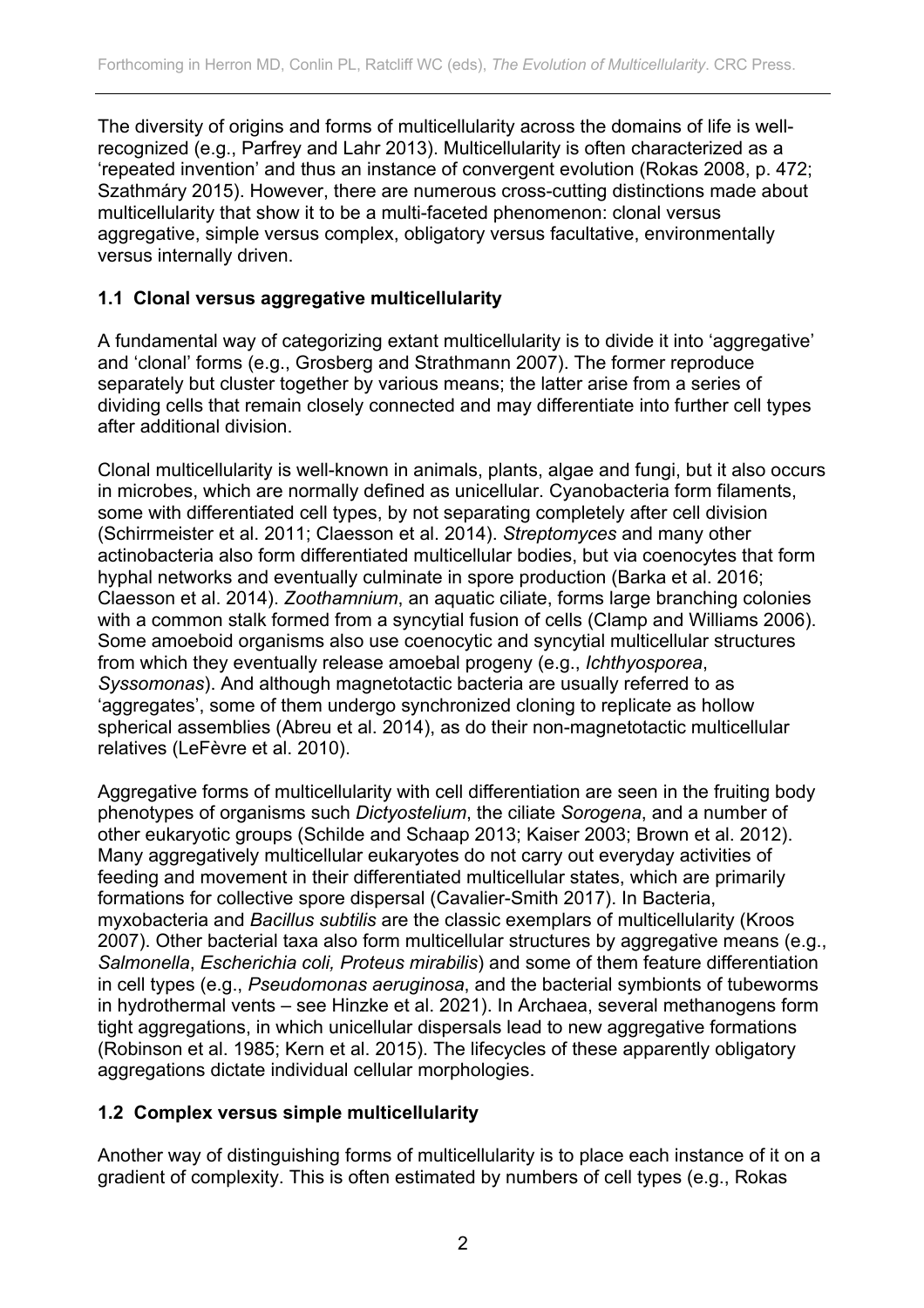2008; Knoll 2011; Bonner 2004). Particular versions of more differentiated multicellularity sometimes accomplish 'three-dimensional' organization (e.g., Nagy, Kovács and Krizsán 2018), which is a property mostly attributed to animals, plants and fungi. On this spectrum of simple-to-complex multicellularity, bacterial and archaeal multicellularity is not that different from 'simple' eukaryotic multicellularity. These less differentiated multicellularities are considered to be much more limited in evolutionary and phenotypic innovation than the 'complex multicellularity' exhibited by plants, algae, animals and fungi (e.g., Knoll 2011).

Is thinking of complexity in this way helpful? Attempts to quantify complexity levels mostly map on to organisms already believed to be complex (Bell and Mooers 1997; Cock and Collén 2015). Such quantifications sideline the immensely complicated lifecycles that many unicellular organisms with facultative multicellular stages undergo (Herron et al. 2013). But because complexity is often discussed with examples like animals in mind, the intricacies of lifecycles rarely count. Nor does metabolic complexity, which is at least as (if not more) likely to be found in less morphologically complex organisms (Poole et al. 2003). Other evaluations argue that due to the many steps and mechanisms involved (i.e., more complexity), 'aggregative multicellularity might be … more difficult to evolve', and yet, at the same time, these 'simple' aggregations might have 'more limited evolutionary potential' (Brunet and King 2017, pp. 127-128).

How is such limitation known? Again, largely by not measuring up to the morphological standards of animals and plants. And even then, some huge but unicellular algae (coenocytes) display great morphological complexity, developmental phases, and bodily regions (Mandoli 1998; Ranjan et al. 2015). It might seem even more remarkable to achieve these capacities with one – albeit large – cell than with numerous differentiated cells. If complexity were measured by lifecycle complexity or sheer numbers of reproductive strategies, many plants and fungi would score reasonably well (Herron et al. 2013; Tripp and Lendemer 2017; Naranjo-Ortiz and Gabaldón 2020), along with a huge range of unicellular organisms that only occasionally opt for multicellular states. Many animals would score very poorly on this measure of complexity, which would mean equating all instances of clonal multicellularity with greater innovation might not be justifiable.

### **1.3 Obligate versus facultative multicellularity**

A further distinction is that of obligate and facultative multicellularity: whether an organism (or offspring in a lifecycle) persists in a unicellular state or not. This dimension can cut across the clonal-aggregative divide. Although it is often thought that obligate multicellularity is always clonal (e.g., Fisher et al. 2013, p. 1120), and aggregative multicellularity is mostly facultative – in that it occurs in multigenerational lifecycles of organisms that have unicellular stages (Brown et al. 2012) – this is not always the case. For instance, some aggregative multicellularity can occur entirely without a unicellular stage. Although multicellularity is almost always discussed in relation to single-species arrangments, lichen propagules – containing their photobiont – are an example of multispecies multicellular reproduction of obligate symbiotic aggregations (Tripp and Lendemer 2017). These lifelong commitments to multicellularity might be considered, therefore, exceptions to general observations that 'no multicellular organisms that develop by aggregation also produce multicellular propagules' (Grosberg and Strathmann 2007, p. 626).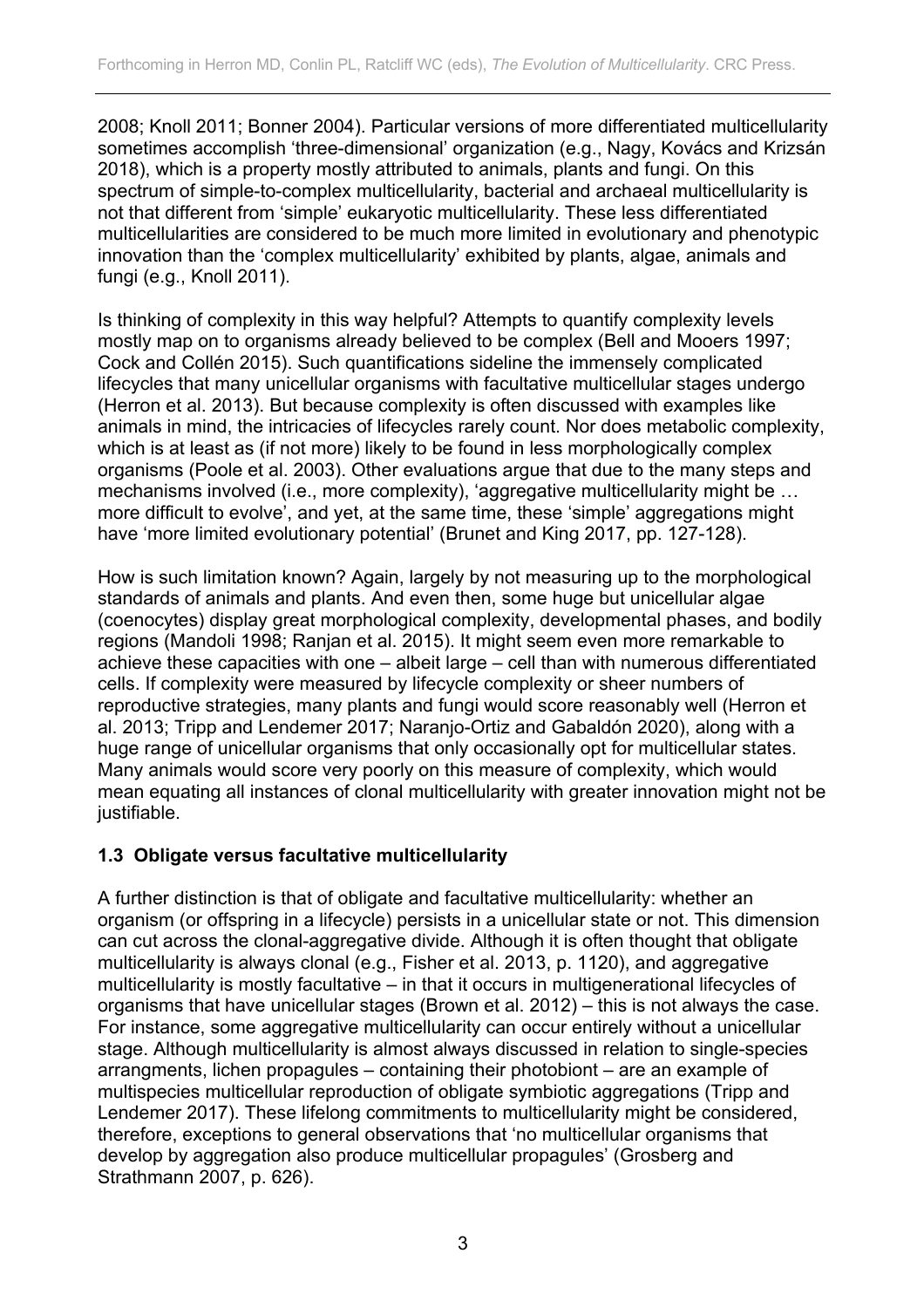And although a great deal of clonal multicellularity in large eukaryotes is obligatory, at least some forms of clonal multicellularity are facultative (e.g., choanoflagellates, plasmodial slime moulds). Moreover, some clonal organisms reproduce from multicellular propagules, meaning a multicellular organism gives rise to another multicellular organism (e.g., vegetatively propagating plants, modular clonal animals, mycelial fragmentation in fungi, choanoflagellate colonies and rosettes, experimental snowflake yeast). In other words, these multicellular entities need not have an obligatorily unicellular stage, which is often taken to be a hallmark of the clonal multicellularity they represent (e.g., Niklas and Newman 2013; Grosberg and Strathmann 1998).

Making the situation more complicated are multicellular magnetotactic bacteria that have unviable unicells and always reproduce as multicellular units. These organisms are thus the most obligatorily multicellular of all (Keim et al. 2004; Abreu et al. 2014). This strategy falls outside standard definitions of clonal multicellularity (serial cell division from a single cell progenitor). Moreover, recent analysis shows genetic variation between cells in the multicellular magnetotactic assemblage (Schaible 2020). The general lesson is that it is difficult it is to be too definitive about how obligatory or not any form of multicellularity will be, or even whether clonal multicellularity absolutely requires a unicellular bottleneck.

### **1.4. Environmentally versus internally triggered multicellularity**

A final distinction is sometimes made between multicellularity that is triggered environmentally or by signals internal to the organism. Many facultatively multicellular organisms require some sort of environmental trigger to initiate the developmental programmes of aggregative and even clonal multicellularity. Dictyostelia are an example of the former, for which the classic trigger is starvation (Schilde and Schaap 2013), as are some algae, for which aggregative multicellularity may be invoked by the presence of predators (Kapsetaki and West 2019). Choanoflagellates can be an example of the latter, when bacterial signals trigger the serial cell divisions that result in multicellular development (Alegado et al. 2012). But obligate clonal multicellularity, especially the versions leading to many cell types and organs, appears to be driven internally even if environmental conditions affect aspects of the multicellularity that is attained (Fisher and Regenberg 2019).

Although internally triggered multicellularity is usually discussed in relation to plants and animals, some cyanobacteria that develop into clonal filaments do so without environmental triggers (Herrero et al. 2016). Obligate multicellularity without a unicellular stage, as in magnetotactic bacteria, also appears to be internally driven rather than environmentally cued (Keim et al. 2004). But in important respects, this distinction is not very helpful. 'Internal' triggers originate from the cellular constituents of the developing organism, whereas external signals can come from other organisms in close proximity. In the latter case, such signals are what prompt aggregation and eventually the internalization of those very same signals. For example, when *Pseudomonas* aggregates begin the differentiation of cell structures (e.g., 'mushroom' formations), at least some of the signals to differentiate are at that point 'internal' to the developing multicellular organism (Klausen et al. 2003).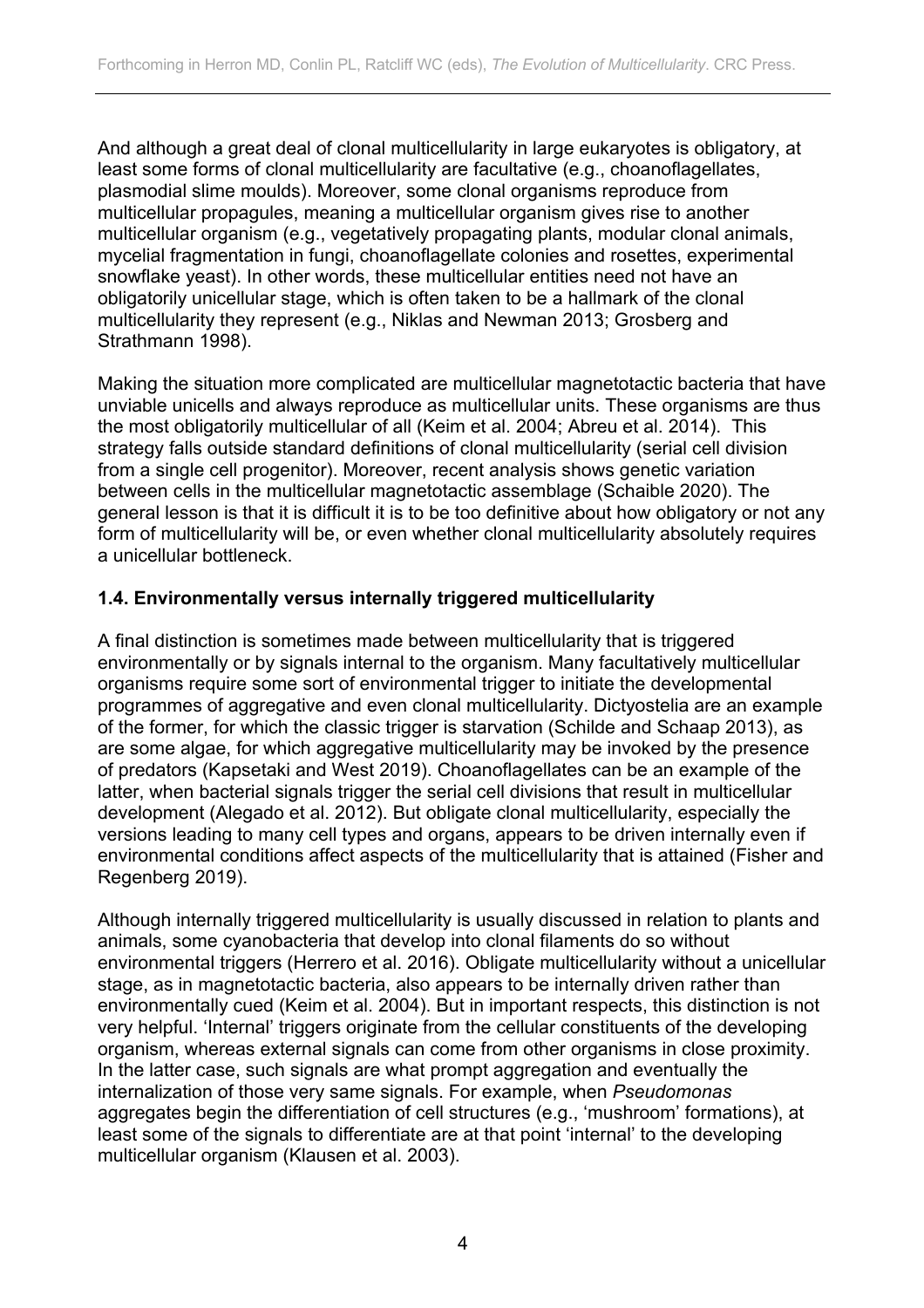## **1.5 Summarizing multicellularity distinctions**

**Table 1** shows how three distinctions (clonal/aggregative, obligate/facultative, internal/environmental) produce eight loosely defined states of multicellularity. All of them have representatives in the living world today. Each cell in Table 1 is represented by an example discussed in the chapter. The table could be further complicated by adding a complex/simple distinction, but since this would involve judgements favouring either complex lifecycles or cell differentiation (see 1.2), or some other factor (McShea 1996), that dimension would not be informative without considerable qualification.

|                    | <b>Facultative</b>                          | <b>Obligate</b> | <b>Internal</b><br>trigger              | <b>Environmental</b><br>cue |
|--------------------|---------------------------------------------|-----------------|-----------------------------------------|-----------------------------|
| <b>Clonal</b>      | Plasmodial<br>slime moulds,<br>streptomyces | Cyanobacteria   | Metazoans                               | Choanoflagellates           |
| <b>Aggregative</b> | Dictyostelium                               | Methanobacteria | Pseudomonas<br>(mushroom<br>structures) | Myxobacteria                |

In addition to the cross-cutting nature of these distinctions, phylogenetic reconstructions make clear how many very different phenomena are lumped beneath the label of 'multicellularity', even in close evolutionary quarters (e.g., Brown et al. 2012; Sebé-Pedrós et al. 2017; Schirrmeister et al. 2011). And beyond the possible permutations of clonal, aggregative, facultative, obligatory, genetically driven and environmentally cued development lie a range of very different mechanisms and cellular behaviours. Incomplete separation, sticky adherence, coenocyte growth, coenocyte cellularization, syncytial fusion, and baroque lifecycles are just some of the phenomena that distinguish the varieties of multicellularity distributed across the tree of life. Talking about multicellularity in general and especially '*the* evolution of multicellularity' might be misleading, because it would obscure the different mechanisms and evolutionary histories of such multicellular states. The overall plurality of multicellular states has implications for how relevant phenomena are investigated.

# **3. Explaining the evolution of multicellularity**

Researchers interested in multicellularity as a broad phenomenon study it not just to understand its various forms but also to gain insight into its evolution. Although these investigations explore a range of phenomena and use different methods, they address similarly basic questions.

### **3.1 Explaining convergence and divergence**

The diversity of manifestations of multicellularity raises questions about the evolutionary relationships between different versions. Do certain forms give rise to others? Or are they separate evolutionary innovations sharing only some general selection pressures? Although aggregative multicellularity is often thought of as a bit of a dead end, in that it does not explore a great deal of phenotypic (i.e., morphological) space (e.g., Brunet and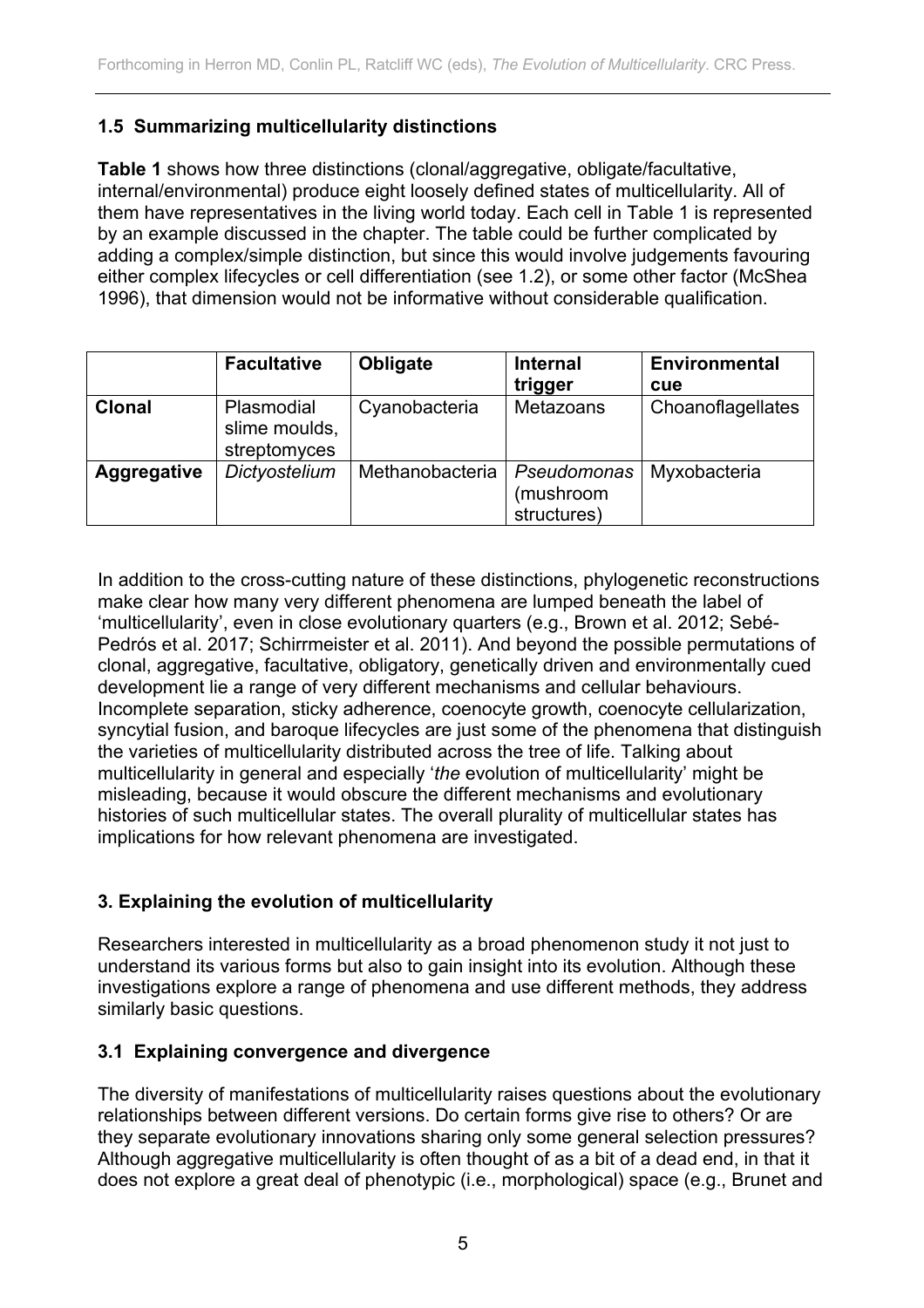King 2017), clonal multicellularity is usually described as leading to extensive innovation and impressive morphological diversity (e.g., Szathmáry 2015). Does this mean that the mechanisms and selection pressures of clonal multicellularity are different from those of aggregative versions?

An example that sheds light on this question involves unicellular sister groups to metazoans and choanoflagellates (together forming the clade of Holozoa; see Figure 1). Members of these groups are thought to illuminate how metazoans originated and subsequently evolved. The closest group, filastereans, displays a sophisticated form of aggregative multicellularity and development (Sebé-Pedrós et al. 2013). Yet the next closest group, ichthyosporeans (the sister to animals, choanoflagellates and filastereans), deploys yet another means of reaching multicellularity, in that the multicellular form emerges from the cellularization of a coenocyte, with released cells heading off to found their own multicellular body (Suga and Ruiz-Trillo 2013; Sebé-Pedrós et al. 2017). These organisms are therefore clonally multicellular.

Choanoflagellates themselves, the closest group to metazoans, exhibit a facultative form of clonal multicellularity that sometimes depends on bacterial signalling (Fairclough et al. 2010; Alegado et al. 2012). Does this suggest that the ancestor of choanoflagellates and metazoans discovered a clonal form of multicellularity, with no ties to these other two forms of multicellularity (aggregation and coenocyte cellularization), and it was such a good discovery (or at least expensive to opt out of) that it became obligate? But many choanoflagellate lineages do not engage in multicellularity of any kind, and their ancestral ventures into this lifestyle may not be the basis for metazoan multicellularity (Suga and Ruiz-Trillo 2013). It might only be justified to say that all these lineages – ichthyosporeans, filastereans, choanoflagellates, metazoans, plus others that appear to be closely related and using yet other strategies (see Tikhonenkov et al. 2020) – were intensively exploring multicellularity and its potential, and all of them preserve their very different achievements to this day.



**Figure 1:** Holozoan experiments in multicellularity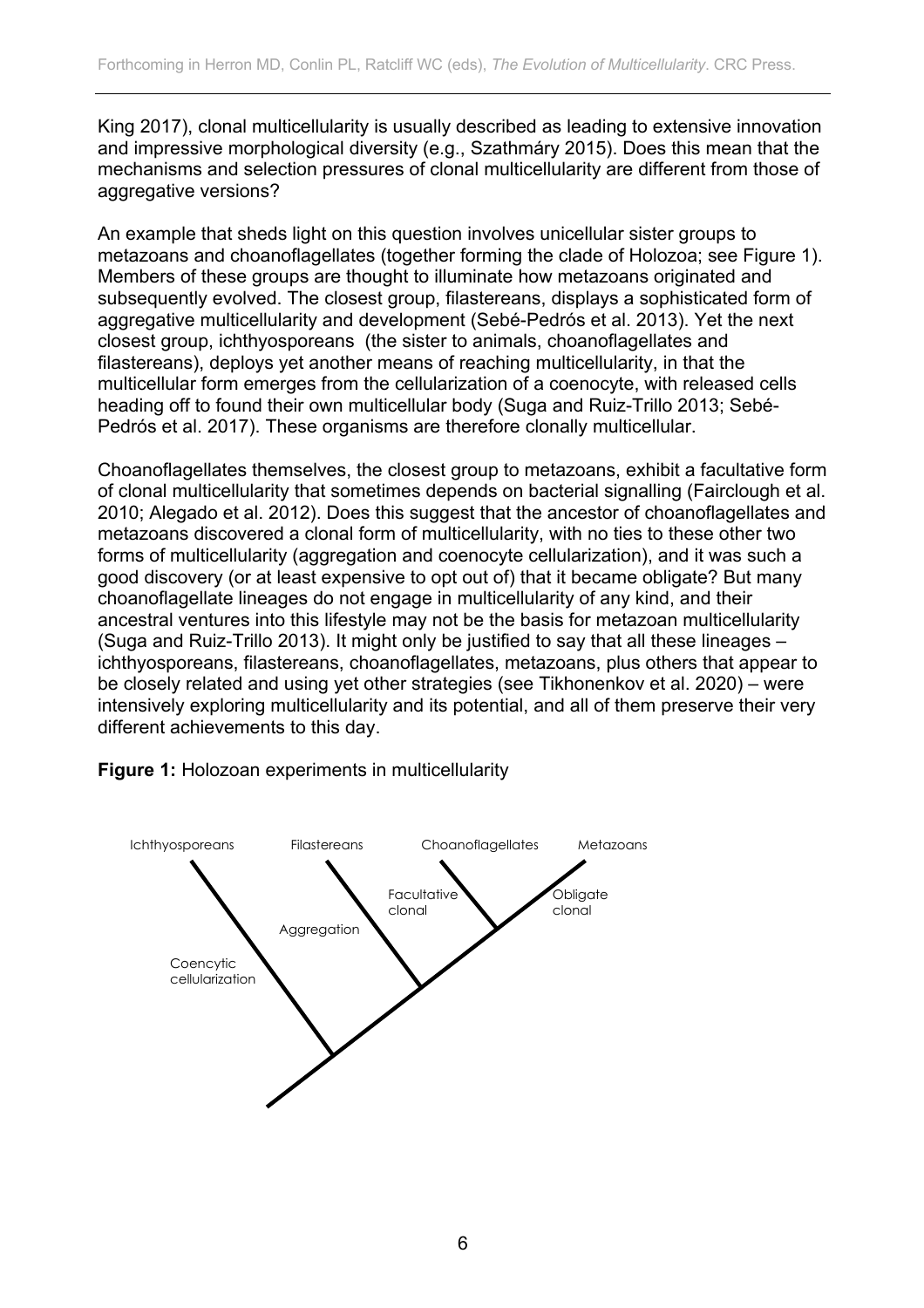# **3.2 Unifying versus particular explanations**

Increasing comparative work shows that looking for common explanations of similar multicellular strategies is not necessarily a helpful strategy. For instance, although *Dictyostelium* multicellularity shares some similar genetic and architectural features with animal multicellularity, the phylogenetic distance between these forms points to convergence, rather than a shared ancestral state of multicellularity (Parfrey and Lahr 2013). Nevertheless, dictyostelid and myxobacterial capacities for multicellularity mean they are often used as models for morphogenesis (Kaiser 2003).

Experimental investigations of the origins of multicellularity necessarily focus on particular tractable organisms (e.g., Hammerschmidt et al. 2014; Ratcliff et al. 2012; 2013). Such studies are designed to be extrapolated: what is found in yeast, for instance, is suggested to have broader implications for how 'readily' and 'rapidly' multicellularity can evolve (Ratcliff et al. 2012, p. 109; Koschwanez et al. 2013). But just as intriguing is the fact that these newly emerged multicellular yeasts reproduce as multicellular units, without a unicellular stage (Ratcliff and Travisano 2014). In other experiments, the co-option of unicellular stages for minimizing genetic variation challenges the standard view that unicellular bottlenecks are adaptively central to the origin of clonal multicellularity (Ratcliff et al. 2013).

Although these experiments cannot recapitulate history, they seek generality by abstracting away from the experimental details of lab-evolved multicellularity. These abstractions might involve the relative importance of ecological versus genetic constraints (Ratcliff et al. 2013), mechanisms for cooperation (Bastians et al. 2016), and resource efficiencies (Koschwanez et al. 2013). But it is clear that such experiments produce novel occurrences of multicellularity that arise as the result of particular selection pressures, historical backgrounds, genetic capacities, and phenotypic proclivities. Such novelties might further undermine hopes of a unifying explanation for any multicellular phenomenon

### **3.3 Adaptive versus non-adaptive explanations**

Although it is well-known that multicellularity has many independent origins and historical trajectories, there is still a tendency to seek general explanations of how multicellularity has emerged and persisted. A common feature of such accounts is an explanatory focus on adaptiveness. A standard list of common advantages for any form of multicellular organization includes predator resistance, new food sources (i.e., other organisms), reproductive efficiency, resource storage, recruitment of symbionts, sequestration of incompatible features (e.g., metabolic pathways, motility and reproduction), and phenotypic flexibility (see Grosberg and Strathmann 2007; Cavalier-Smith 2017; Umen 2014; Nagy, Tóth et al. 2018). And if at least some multicellularity with differentiated cells does not require a high genetic budget to originate and maintain (Nagy, Kovács, Krizsán, 2018), then the existence of many independent origins might be explained quite simply (i.e., low-cost exploration of phenotypic space, with potentially high payoff).

Although many experimental and natural-historical studies of multicellularity focus on explanations that emphasize advantages, at least as much if not more can be learned about multicellularity by considering the implications of disadvantages for both the origin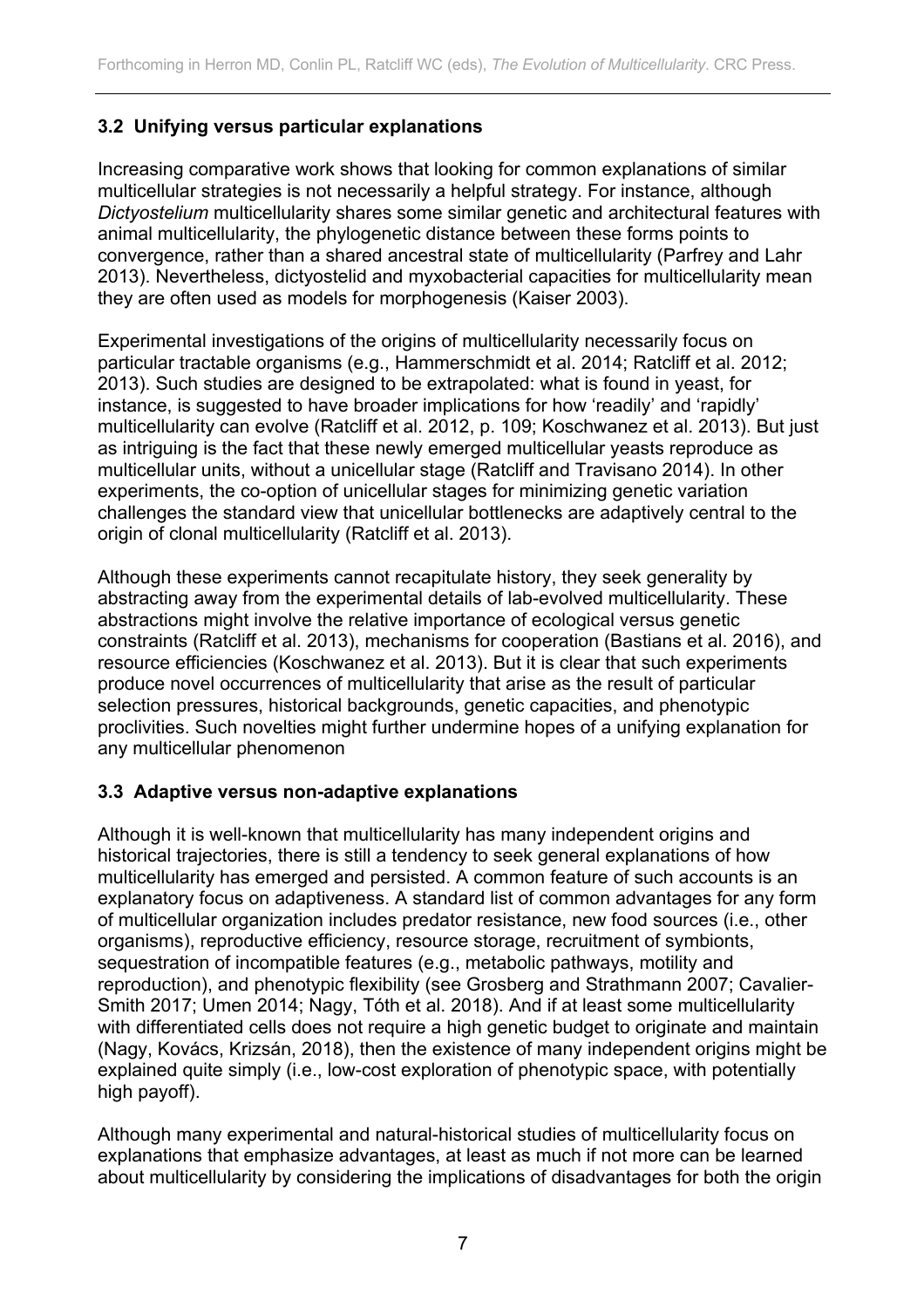and persistence of any particular form (Cavalier-Smith 2017). Non-adaptive accounts of multicellularity highlight biophysical processes that lead to lineages 'drifting' into multicellular explorations and leading in some cases to the co-option of features such as adhesion (Niklas and Newman 2020). Committed multicellularity, in which differentiation is spatial rather than temporal, means that the flexibility to switch between unicellular and multicellular states is lost, which may be risky in changing environments.

Relatedly, if indeed some lineages had a pre-existing toolkit for other functions that was co-opted for novel multicellular functions (Parfrey and Lahr 2013; Niklas and Newman 2020; Ratcliff et al. 2013), it might mean that some multicellularity takes an evolutionary road that is hard to back out of. Once certain tools get locked into the clonal construction of new forms of interdependent cellular organization, it might be difficult to put those tools back to work in old independent functions. Small population sizes of facultatively multicellular organisms might incur less stringent selection and thus persist despite modestly detrimental outcomes (Lynch 2007). Subsequently, if certain environments favour multicellularity even briefly, there could be disadvantages to maintaining unicellular options throughout the lifecycle of generations, and so these stages are lost and prove difficult to re-evolve (Libby et al. 2016). Despite some lineages managing to give up on clonal multicellularity, they are vastly outnumbered by the plants, animals, fungi and algae that were obliged to continue with a lifecycle of reduced complexity but morphology of greater complexity.

# **3.4 Explanatory implications of losing multicellularity**

Although metazoans are sometimes referred to as possessors of 'unconditional multicellularity' (Schilde and Schaap 2013, p. 7), meaning all metazoans are multicellular, this universality has a few interesting aberrations. Microscopic myxozoans are the classic examples of animals giving up on complex body plans (but not complex lifecycles), where not only organs have been discarded along the evolutionary way, but also aerobic mitochondria (Chang et al. 2015; Yahalomi et al. 2020). Transmissible cancers are an extreme example of reversed multicellularity in a range of metazoans (e.g., dogs, Tasmanian devils, shellfish), in which clonal unicellular lineages have made their escape from obligatory multicellular origins (Murgia et al. 2006; Rebbeck et al. 2009). Some commentators go so far as to suggest human cancer cultures, selected and nurtured by biomedical researchers for generations, are also reduced metazoans, now living as 'protists' (Strathmann 1991).

Elsewhere, yeasts have convergently given up on multicellularity (e.g., *Saccharomyces*, *Schizosaccharomyces*), although they can recover it in certain conditions, meaning that perhaps they have managed to reverse a previously obligate state of multicellularity to a merely facultative one (Dickinson 2005; Nagy et al. 2017). Some unicellular green algae show evidence of derivation from multicellular lineages (Delwich and Cooper 2014). Cyanobacterial lineages have frequently lost and occasionally rediscovered multicellularity (Schirrmeister et al. 2011). These instances of reversion of multicellularity, although wide-ranging, are nevertheless fewer than all the independent origins, which makes multicellularity look like a trait that is harder to lose than to gain.

But rather than thinking only about the loss of multicellularity as a phenomenon that needs explaining, we might also want to think about the retention of unicellular stages in some facultatively multicellular lineages. What holds them back from a full-blown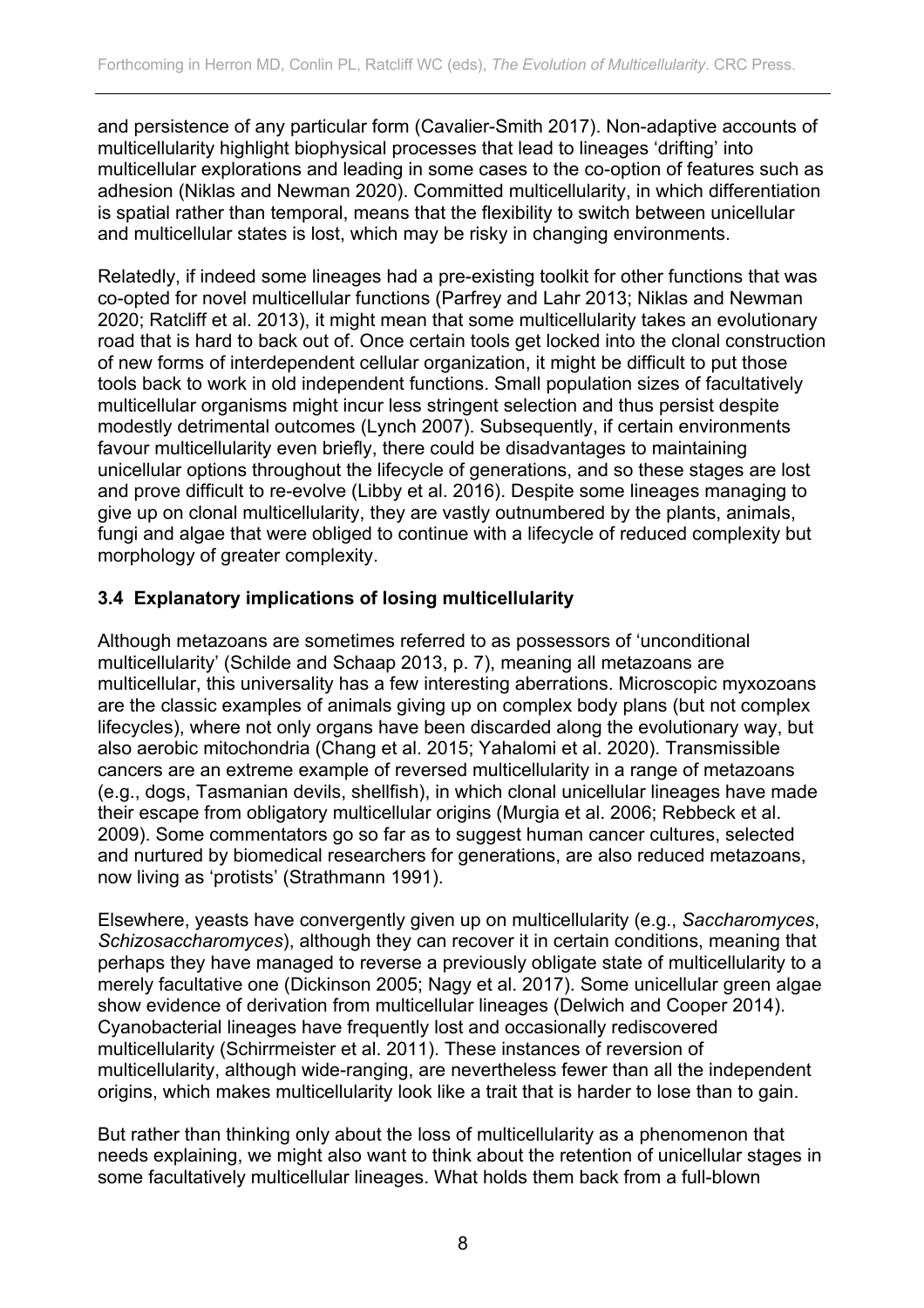commitment to multicellularity? Why not give in to obligate clonal multicellularity? Even though lifecycle complexity in organisms with facultative multicellularity seems like hard work to maintain, it has persisted in some lineages for longer than the switch to simple lifecycles with a unicellular zygotic or spore stage. But seeing extensive cell differentiation in clonally multicellular organisms as some sort of advance is potentially problematic especially if the long-term future of life on Earth is considered. In all mass extinction events, large multicellular forms are the most prone to being wiped out (Mata and Bottjer 2012). Nevertheless, many discussions of the evolution of multicellularity proceed as if obligate clonal multicellularity is a state worth attaining, despite its vulnerability to major environmental changes.

### **4. Why do we value multicellularity?**

It is a curious phenomenon that despite most life on Earth being unicellular, a great deal of value is placed on the emergence of multicellular life forms, and of those, very particular versions of multicellularity. For instance,

'One of the most remarkable events in evolutionary history was the emergence and radiation of eukaryotic multicellular organisms' (Niklas and Newman 2013, p. 41).

'Although multicellularity arose more than 20 times, the "spectacular" forms arose only in plants, animals and fungi' (Szathmáry 2015, p. 10108).

There are numerous justifications for why certain forms of multicellularity are so important and interesting.

'the evolution of complex multicellularity … is clearly where key questions of diversity and ecological success lie [rather than the origin of simple multicellularity]' (Knoll 2011, p. 221).

'Of all the transitions between levels of organization, the advent of multicellularity is perhaps the most interesting … Multicellularity completely redefines the concept of what is an individual organism, and has occurred independently dozens of times across all domains of life. Multicellularity represents a transition from the microscopic to the macroscopic world [and thus different responses to] physical laws. Multicellularity also enabled vast phenotypic expansion and diversification, primarily via cell differentiation and temporal development of morphological structures within an organism. And finally, multicellularity is most likely a necessary step along the evolutionary path to intelligence and consciousness' (Lyons and Kolter 2015, p. 21).

Quotes such as these suggest several reasons for valuing multicellularity and transitions to it: increasing diversity, adaptive complexity, and macroscopic size.

### **4.1. Diversity**

The most basic reason for valuing multicellularity is that are many instances of it (or even of just 'complex' multicellularity) and that it leads to further diversification in the form of more speciose lineages and greater exploration of phenotypic space. However,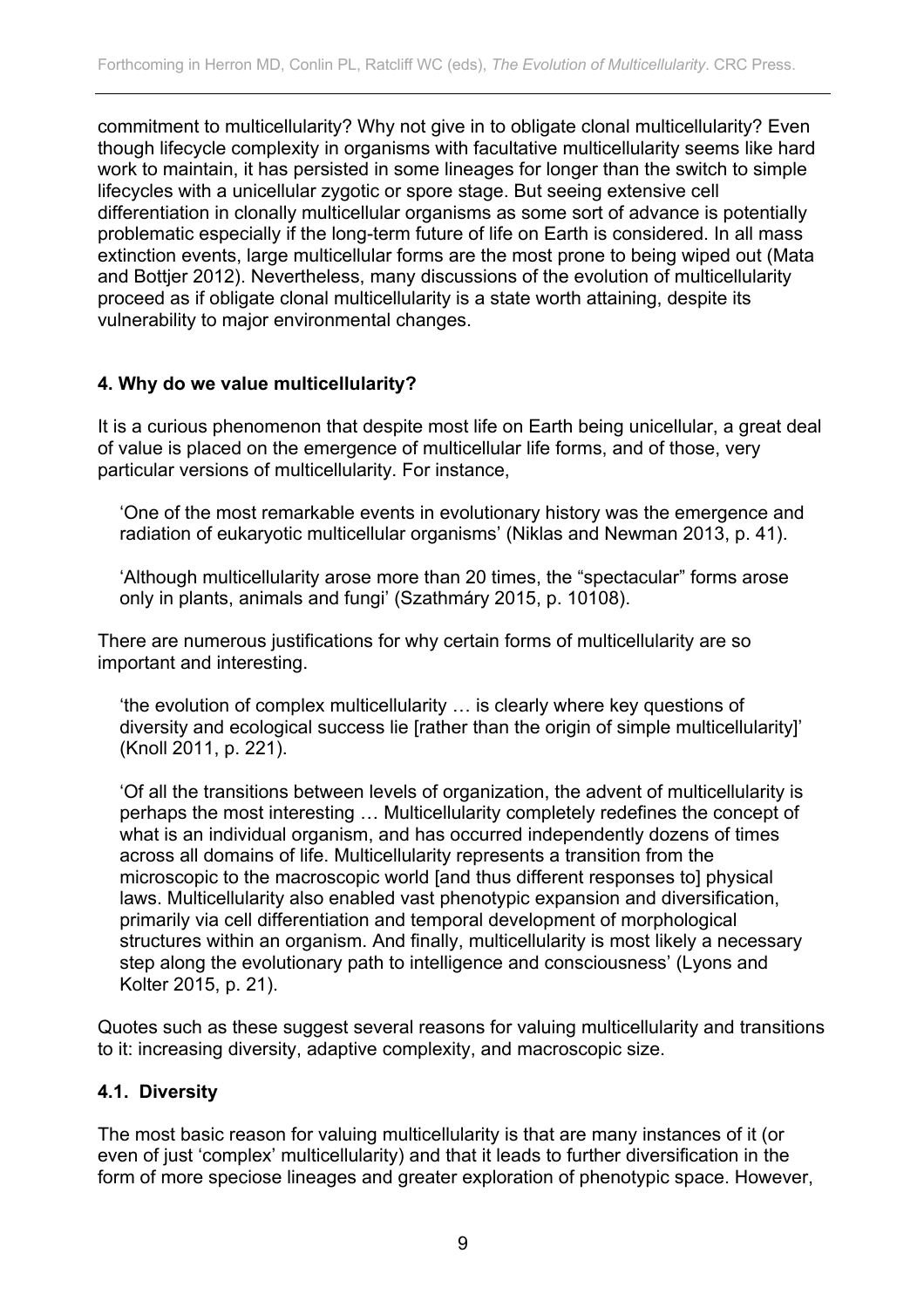the same could be said of unicellularity, especially in terms of thermodynamic 'space' (Poole et al. 2003; Nealson and Conrad 1999), and we might think unicellular diversity has a higher chance of persisting when drastic changes occur to the Earth (Mata and Bottjer 2012). But in response it might then be argued that multicellularity is more adaptive in important respects.

# **4.2. Adaptive complexity**

'Multicellularity is a major evolutionary innovation … [that] is a requisite for the development of adaptive complexity' (Herrero et al. 2016, p. 832).

But here we might ask whether there is less adaptive complexity in, say, unicellular organisms that have a range of metabolic capacities, all of which are rarely achieved by standard multicellular organisms. For example, many unicellular organisms can switch from autotrophy to heterotrophy, or from aerobic to anaerobic respiration (Kelly and Wood 2006). They can oxidize methane aerobically for breakfast and hydrogen anaerobically for dinner (Carere et al. 2017). Other populations of microorganisms might be defined by their proclivity to drink hydrogen, but have hidden tendencies to snack on glucose and sip alcohols (Schichmann and Müller 2016). More generally, numerous microbes can make extensive use of inorganic energy substrates, which is beyond the scope of large eukaryotes (Nealson and Conrad 1999). This metabolic diversity and flexibility is why microbes are dominant players in most biogeochemical cycles. Versatility in one sphere (i.e., metabolism) but not others (i.e., size and shape) might be discounted if one sphere is intuitively valued more highly.

### **4.3. Macroscopic size**

'Although most of the individual organisms living on Earth today are still unicellular, if all multicellular eukaryotes suddenly vanished from Earth, our planet would appear as barren as Mars' (Kirk 2005, p. 299)

'[If we were to] remove the multicellular land plants … [and] get rid of … animals [and] multicellular fungi ... [there would be an] empty landscape of bare soil dotted by microscopic photosynthetic bacteria and algae' (Ratcliff and Travisano 2014, p. 383).

The 'emptiness' postulated by such views seems to depend heavily on projections of familiar landscapes. It is highly likely that prior to the visual dominance of plants and animals, the Earth was a teeming mass of phototrophic microorganisms of every shade of green and red, forming mats in the shallows and turbid blooms in open waters (Butterfield 2015). The supposedly 'bare soil' was crusted, filmed and threaded by a variety of unicellular lifeforms, in all sorts of shades and shapes, with considerable biogeochemical impact (Wellman and Strother 2015; Lebandeira 2005; Horodyski and Knauth 1994). Some were probably coenocytes, and their large clusters would have added to the visual diversity. Rocks were dramatically stained by other microbial life, and ebbing and flowing glaciers dappled by conglomerations of photosynthesizers and other cold-tolerant microbes (Beraldi-Campesi 2013; Vincent et al. 2000). Admittedly, these many types of colourful and intricate communities were not visually similar to today's forests or grasslands, but the landscape would not have been devoid of displays of life or even beauty. And these lifestyles are as biome-defining and niche-creating as the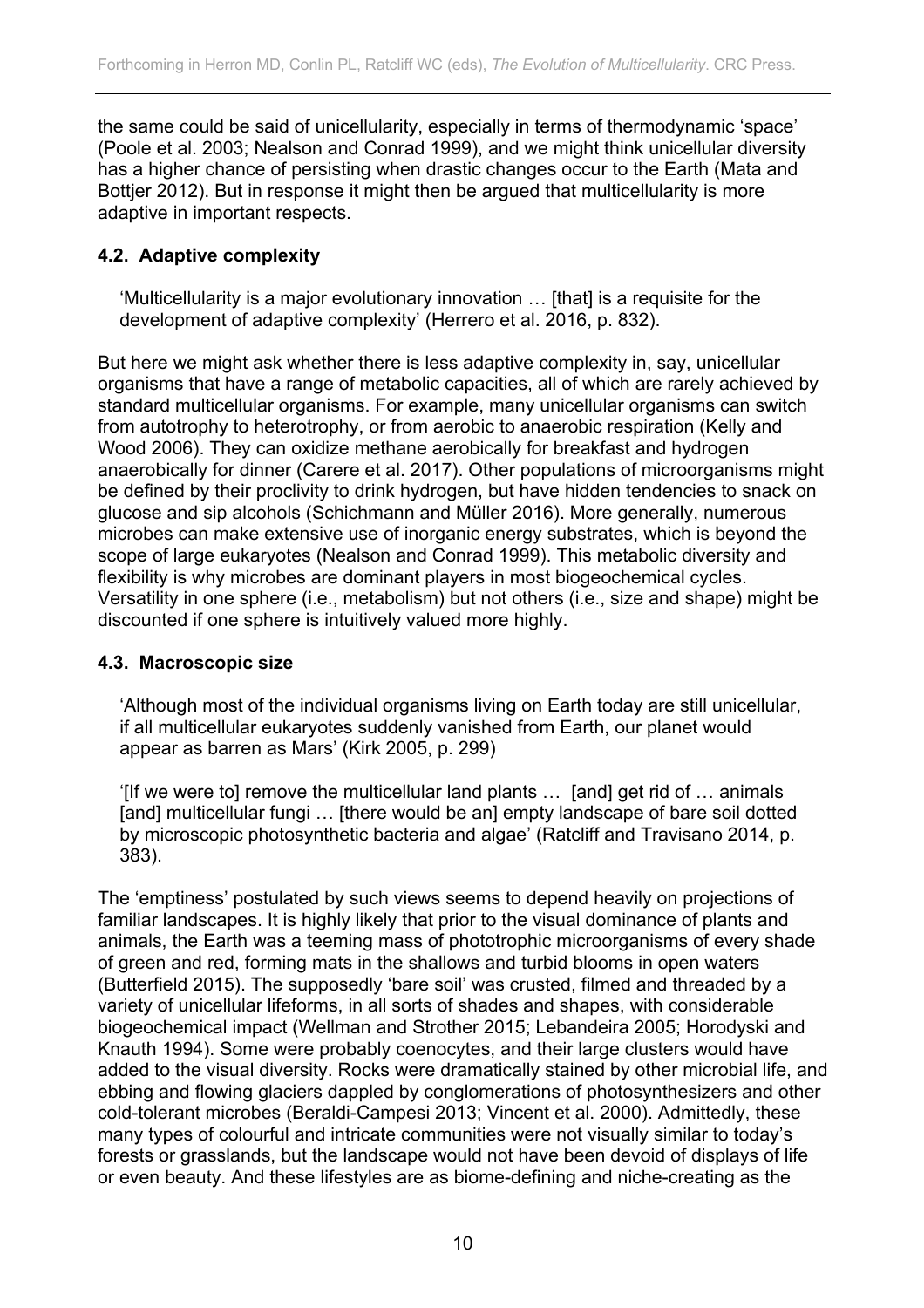existence of large plants, herbivores, and predators. In other words, it is not clear that claims about 'barrenness' can be justified beyond the fact that only certain visible lifeforms meet standard human expectations.

# **5. Conclusion**

In short, using the term 'multicellularity' as if it refers to a particular phenomenon looks problematic. We know about many different origins and instances of multicellularity. We may be attuned to features they have in common rather than their differences and even uniqueness. This proclivity in turn might make overly broad any explanation of particular achievements of multicellularity, whether these achievements are historical or experimental. We are inclined to over-value certain forms of multicellularity, partly because of visibility and obvious impact on us as humans. However, there is no denying that the world we inhabit and perceive is one of large forms with extensive environmental impact, and that advancing theory and interpreting evidence for how such forms evolved is an utterly central project in evolutionary studies. The more that is learned about all the different instances of multicellularity and their origins, the more complete our understanding of evolution will be.

# **References**

Abreu F, et al. (2014) Deciphering unusual uncultured magnetotactic multicellular prokaryotes through genomics. *ISME Journal* 8: 1055-1068

Alegado RA et al. (2012) A bacterial sulfonolipid triggers multicellular development in the closest living relatives of animals. *eLife* 1: e00013.

Barka EA, et al. (2016) Taxonomy, physiology, and natural products of Actinobacteria. *Microbiology and Molecular Biology Reviews* 80: 1-43.

Bastiaans E, Debets AJM, AAnen DK (2016) Experimental evolution reveals that high relatedness protects multicellular cooperation from cheaters. *Nature Communications* 7: 11435.

Bell G, Mooers AO (1997) Size and complexity among multicellular organisms. *Biological Journal of the Linnaean Society* 60: 345-363.

Beraldi-Campesi H (2013) Early life on land and the first terrestrial ecosystems. *Ecological Processes* 2:1.

Bonner JT (2004) Perspective: the size-complexity rule. *Evolution* 58: 1883-1890.

Brown MW, et al. (2012) Aggregative multicellularity evolved independently in the eukaryotic supergroup Rhizaria. *Current Biology* 22: 1123-1127.

Brunet T, King N (2017) The origin of animal multicellularity and cell differentiation. *Developmental Cell* 43: 124-140.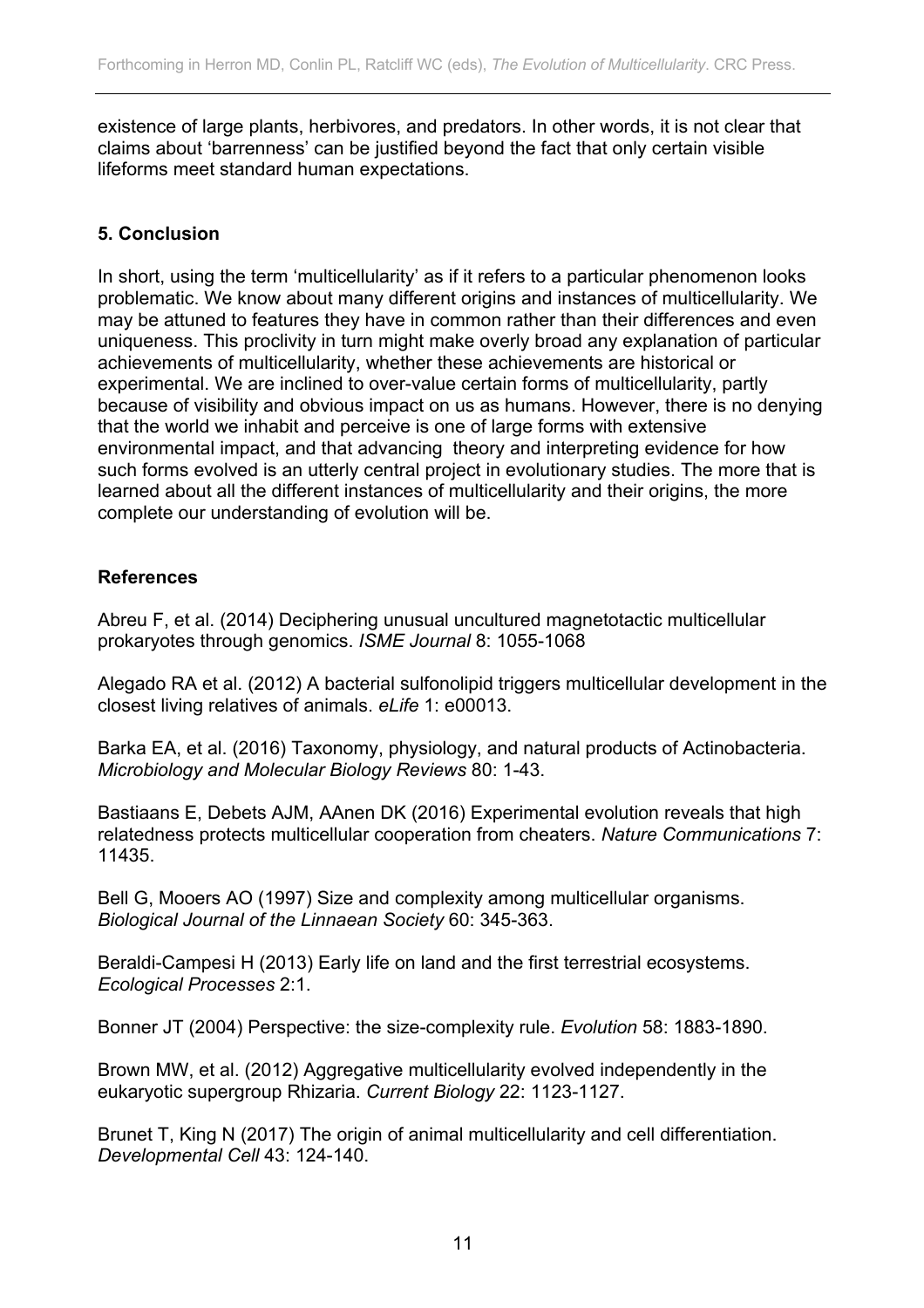Butterfield NJ (2015) Proterozoic photosynthesis – a critical review. *Palaeontology* 58: 953-972.

Carere CR, et al. (2017) Mixotrophy drives niche expansion of verrucomicbial methanotrophs. *ISME Journal* 11: 2599-2610.

Cavalier-Smith T (2017) Origin of animal multicellularity: precursors, causes, consequences – the choanoflagellate/sponge transition, neurogenesis and the Cambrian explosion. *Philosophical Transactions of the Royal Society London B* 372: 20150476.

Chang ES, et al. (2015) Genomic insights into the evolutionary origin of Myxozoa within the Cnidaria. *Proceedings of the National Academy of Sciences USA* 112: 14912-14917.

Claessen D et al. (2014) Bacterial solutions to multicellularity: a tale of biofilms, filaments and fruiting bodies. Nature Reviews Microbiology 12: 115-124.

Clamp JC, Williams D (2006) A molecular phylogenetic investigation of *Zoothamnium* (Ciliophora, Peritrichia, Sessilida). *Journal of Eukaryotic Microbiology* 53: 494-498.

Cock JM, Collén J (2015) Independent emergence of complex multicellularity in the brown and red algae. In Ruiz-Trillo I, et al. (eds), *Evolutionary Transitions to Multicellular Life* (pp. 335-361). Dordrecht: Springer.

Delwich CF, Cooper ED (2015) The evolutionary origin of a terrestrial flora. *Current Biology* 25: R899-R910.

Dickinson JR (2005) Are yeasts free-living unicellular eukaryotes? *Letters in Applied Microbiology* 41: 445-447.

Fairclough SR, Dayel MJ, King N (2010) Multicellular development in a choanoflagellate. *Current Biology* 20: R875-R876.

Fisher RM, Cornwallis CK, West SA (2013) Group formation, relatedness, and the evolution of multicellularity. *Current Biology* 23: 1120-1125.

Fisher RM, Regenberg B (2019) Multicellular group formation in *Saccharomyces cerevisiae*. *Proceedings of the Royal Society London B* 286: 20191098.

Grosberg RK, Strathmann RR (1998) One cell, two cell, red cell, blue cell: the persistence of a unicellular stage in multicellular life histories. *Trends in Ecology & Evolution* 13: 112-116.

Grosberg RK, Strathmann RR (2007) The evolution of multicellularity: a minor major transition? *Annual Review of Ecology, Evolution, and Systematics* 38: 621-654.

Hammerschmidt K, et al. (2014) Life cycles, fitness decoupling and the evolution of multicellularity. *Nature* 515: 75-79.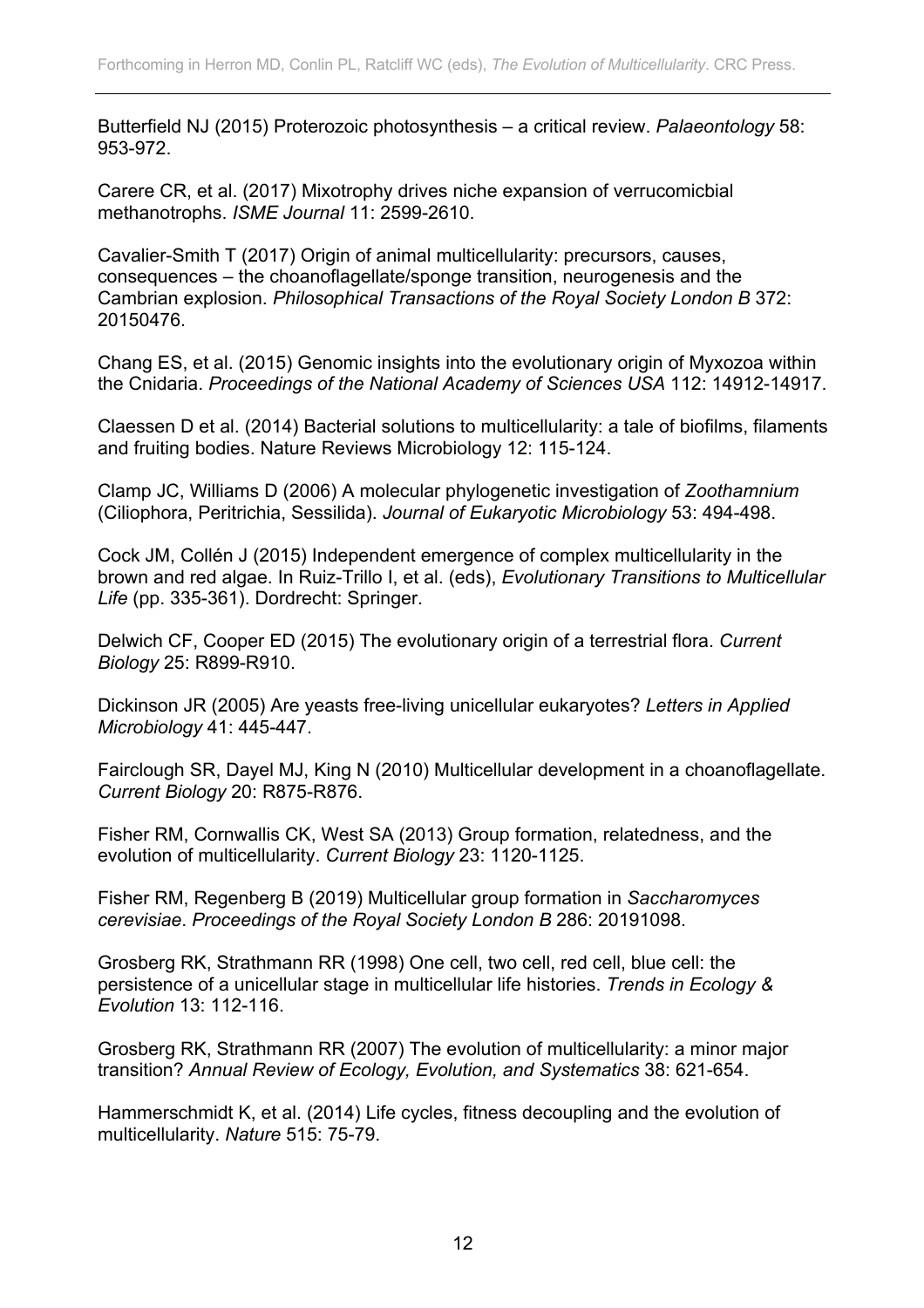Herrero A, Stavans J, Flores E (2016) The multicellular nature of filamentous heterocystforming cyanobacteria. *FEMS Microbiology Reviews* 40: 831-854.

Herron MD, et al. (2013) Cellular differentiation and individuality in the 'minor' multicellular taxa. *Biological Reviews* 88: 844-861.

Hinzke T, et al. (2021) Bacterial symbiont subpopulations have different roles in a deepsea symbiosis. *eLife* 10:e58371.

Horodyski RJ, Knauth LP (1994) Life on land in the Precambrian. *Science* 263: 494-498.

Kaiser D (2003) Coupling cell movement to multicellular development in myxobacteria. *Nature Reviews Microbiology* 1: 45-54.

Kapsetaki SE, West SA (2019) The costs and benefits of multicellular group formation in algae. *Evolution* 73-6: 1296-1308.

Kelly DP, Wood AP (2006) The chemolithotrophic prokaryotes. *Prokaryotes* 2: 441-456.

Keim CN, et al. (2004) Multicellular life cycle of magnetotactic prokaryotes. *FEMS Microbiology Letters* 240: 203-208.

Kern T, Linge M, Rother M (2015) *Methanobacterium aggregans* sp. nov., a hydrogenotrophic methanogenic archaeon isolated from an anaerobic digester. *International Journal of Systematic and Evolutionary Microbiology* 65: 1975-1980.

Kirk DL (2005) A twelve-step program for evolving multicellularity and a division of labor. *BioEssays* 27: 299–310.

Klausen M, et al. (2003) Involvement of bacterial migration in the development of complex multicellular structures in *Pseudomonas aeruginosa* biofilms. Molecular Microbiology 50: 61-68.

Koschwanez JH, Foster KR, Murray AW (2013) Improved use of a public good selects for the evolution of undifferentiated multicellularity. *eLife* 2: e00367.

Knoll AH (2011) The multiple origins of complex multicellularity. *Annual Review of Earth and Planetary Science* 39: 217-239.

Labandeira CC (2005) Invasion of the continents: cyanobacterial crusts to tree-inhabiting arthropods. *Trends in Ecology and Evolution* 20: 253-262.

Lefèvre CT, et al. (2010) Nonmagnetotactic multicellular prokaryotes from low-saline, nonmarine aquatic environments and their unusual negative phototactic behavior. *Applied and Environmental Microbiology* 76: 3220-3227.

Libby E, et al. (2016) Stabilizing multicellularity through ratcheting. *Philosophical Transactions of the Royal Society London B* 371: 20150444.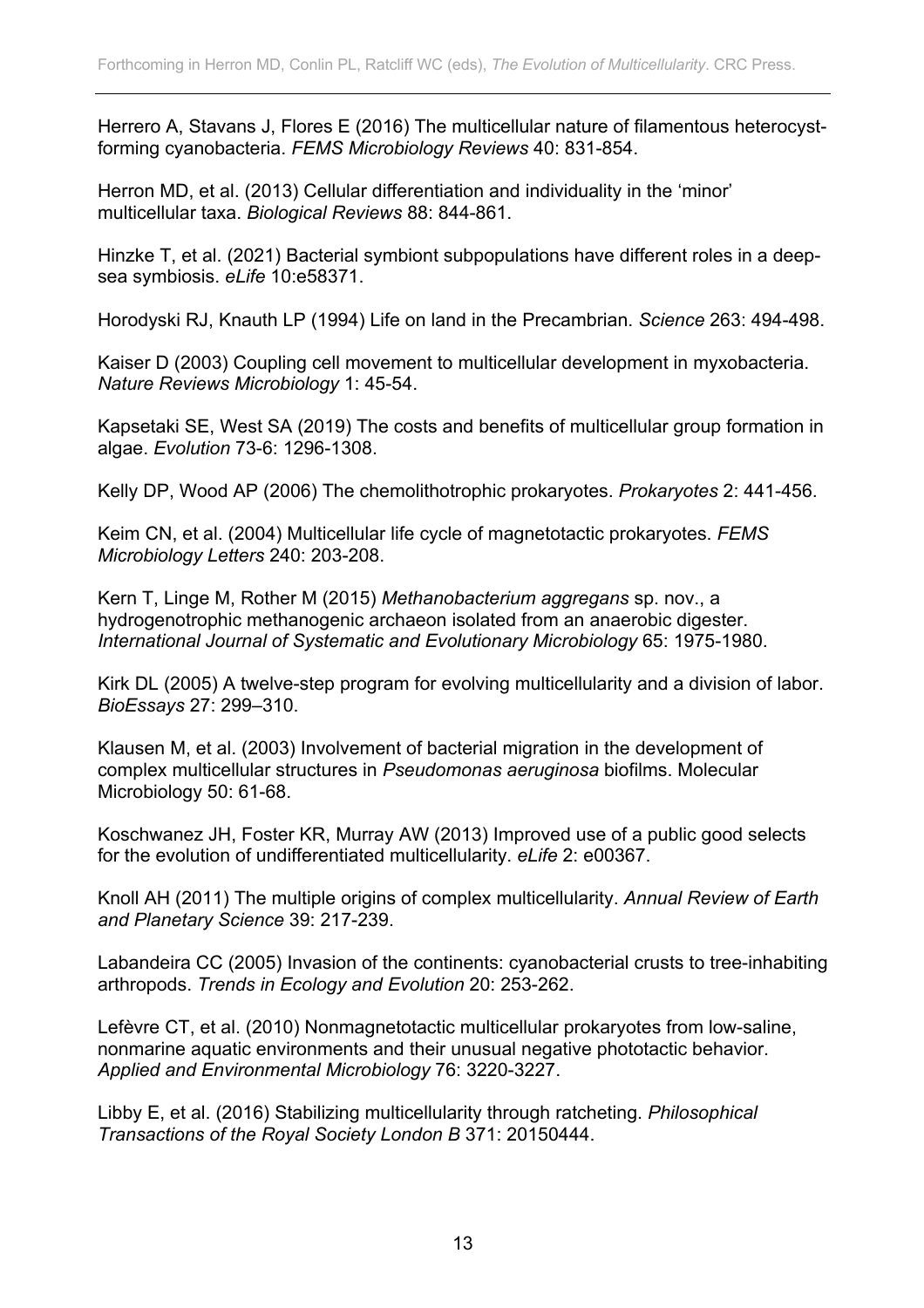Lynch M (2007) The frailty of adaptive hypotheses for the origins of organismal complexity. *Proceedings of the National Academy of Sciences USA* 104 (Suppl. 1): 8597-8604.

Lyons NA, Kolter R (2015) On the evolution of bacterial multicellularity. *Current Opinion in Microbiology* 24: 21-28.

Mata SA, Bottjer DJ (2012) Microbes and mass extinctions: paleoenvironmental distribution of microbialites during time of biotic crisis. *Geobiology* 10: 3-24.

Mandoli DF (1998) Elaboration of body plan and phase change during development of *Acetabularia*: how is the complex architecture of a huge unicell built? *Annual Review of Plant Physiology and Plant Molecular Biology* 49: 173-198.

McShea DW (1996) Metazoan complexity and evolution: is there a trend? *Evolution* 50: 477-492.

Murgia C, et al. (2006) Clonal origin and evolution of a transmissible cancer. *Cell* 126: 477-487.

Nagy LG, Kovács GM, Krizsán K (2018) Complex multicellularity in fungi: evolutionary convergence, single origin, or both? *Biological Reviews* 93: 1778-1794.

Nagy LG, Tóth R, et al. (2018) Six traits of fungi: their evolutionary origins and genetic bases. In Heitman J, et al. (eds) *The Fungal Kingdom* (pp. 35-56). Washington: ASM.

Naranjo-Ortiz MA, Gabaldón T (2020) Fungal evolution: cellular, genomic and metabolic complexity. *Biological Reviews* doi: 10.1111/brv.12605.

Nealson KH, Conrad PG (1999) Life: past, present and future. *Philosophical Transactions of the Royal Society London B* 354: 1923-1939.

Niklas KJ, Newman SA (2013) The origins of multicellular organisms. *Evolution & Development* 15: 41-52.

Niklas KJ, Newman SA (2020) The many roads to and from multicellularity. *Journal of Experimental Botany* 71: 3247-3253.

Parfrey LW, Lahr DJG (2013) Multicellularity arose several times in the evolution of eukaryotes. *Bioessays* 35: 339-347.

Poole AM, Phillips MJ, Penny D (2003) Prokaryote and eukaryote evolvability. *BioSystems* 69: 163-185.

Ranjan A et al. (2015) An intracellular transcriptomic atlas of the giant coenocyte *Caulerpa taxifola*. *PLOS Genetics* 11: e1004900.

Ratcliff WC, Denison RF, Borrello M, Travisano M (2012) Experimental evolution of multicellularity. *Proceedings of the National Academy of Sciences USA* 109: 1595-1600.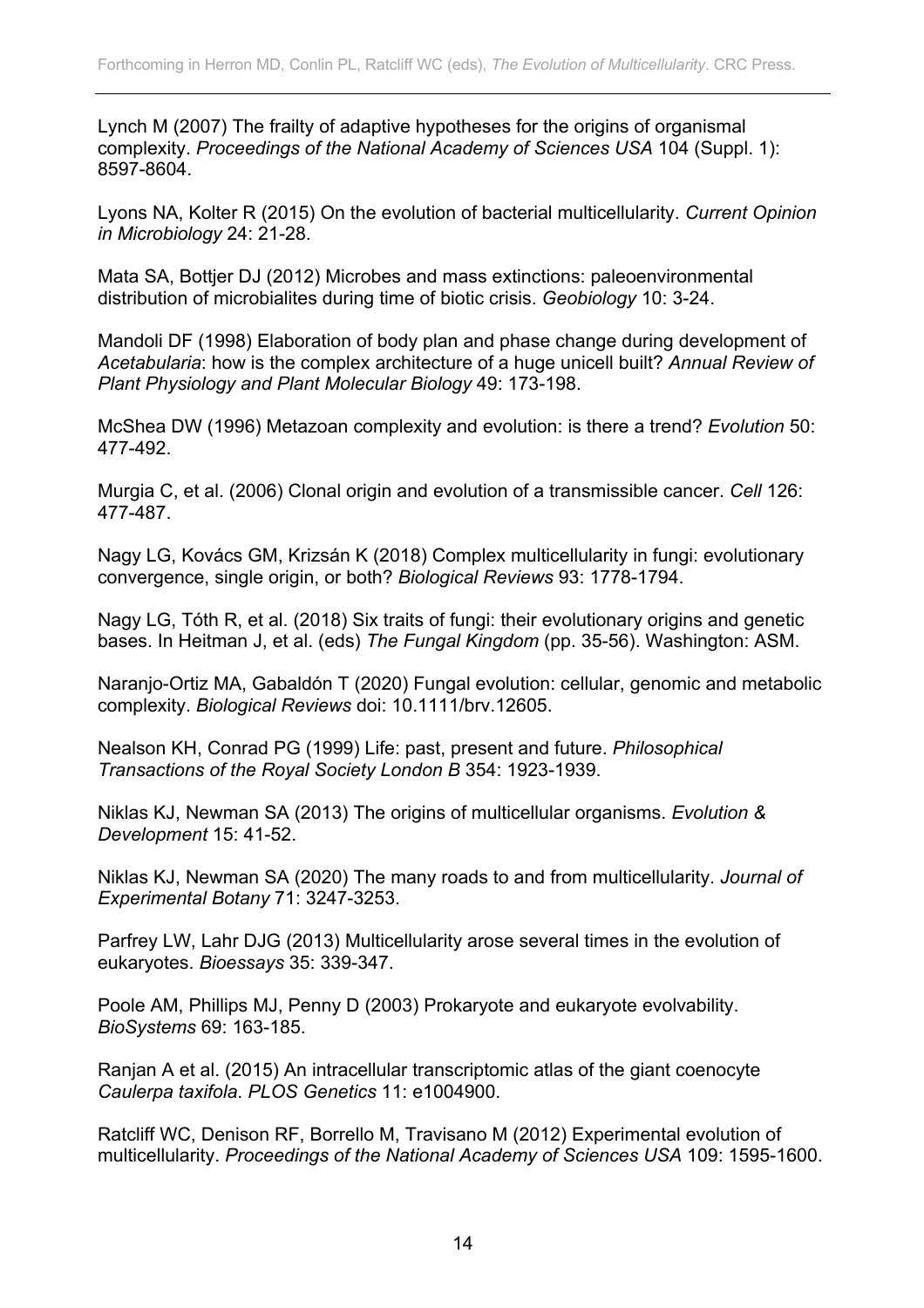Ratcliff WC, et al. (2013) Experimental evolution of an alternating uni- and multicellular life cycle in *Chlamydomonas reinhardtii*. *Nature Communications* 4: 2742.

Ratcliff WC, Travisano M (2014) Experimental evolution of multicellular complexity in *Saccharomyces cerevisiae*. BioScience 64: 383-393.

Rebbeck CA, et al. (2009) Origins and evolution of a transmissible cancer. Evolution 63- 9: 2340-2349.

Robinson RW, et al. (1985) Role of the cell surface of *Methanosarcina mazei* in cell aggregation. *Applied and Environmental Microbiology* 49: 321-327.

Rokas A (2008) The molecular origins of multicellular transitions. Current Opinion in Genetics & Development 18: 472-478.

Schaible G (2020) Multicellular magnetotactic bacteria: organized complexity in the Domain Bacteria*. AAAS Annual Meeting*, Seattle WA, Feb13-16.

Schichmann K, Müller V (2016) Energetics and application of heterotrophy in acetogenic bacteria. *Applied and Environmental Microbiology* 82: 4056-4069.

Schilde C, Schaap P (2013) The Amoebozoa. In Eichnger L, Rivero F (eds), *Dictyostelium discoideum Protocols, Methods in Molecular Biology* 983 (pp. 1-15). Springer.

Schirrmeister BE, Antonelli A, Bagheri HC (2011) The origin of multicellularity in cyanobacteria. *BMC Evolutionary Biology* 11: 45.

Sébé-Pedrós A, et al. (2013) Regulated aggregative multicellularity in a close unicellular relative of metazoa. *eLife* 2: e01287.

Sebé-Pedrós A, Degnan BM, Ruiz-Trillo I (2017) The origin of Metazoa: a unicellular perspective. *Nature Reviews Genetics* 18: 498-512.

Strathmann RR (1991) From metazoan to protist via competition among cell lineages. *Evolutionary Theory* 10: 67-70.

Suga H, Ruiz-Trillo I (2013) Development of ichthyosporeans sheds light on the origin of metazoan multicellularity. Developmental Biology 377: 284-292.

Tikhonenkov DV, et al. (2020) Insights into the origin of metazoan multicellularity from predatory unicellular relatives of animals. *BMC Biology* 18: 39.

Tripp EA, Lendemer JC (2017) Twenty-seven modes of reproduction in the obligate lichen symbiosis. *Brittonia* 70: 1-14.

Umen JG (2014) Green algae and the origins of multicellularity in the plant kingdom. Cold Spring Harbor Perspectives in Biology 6(11): a016170.